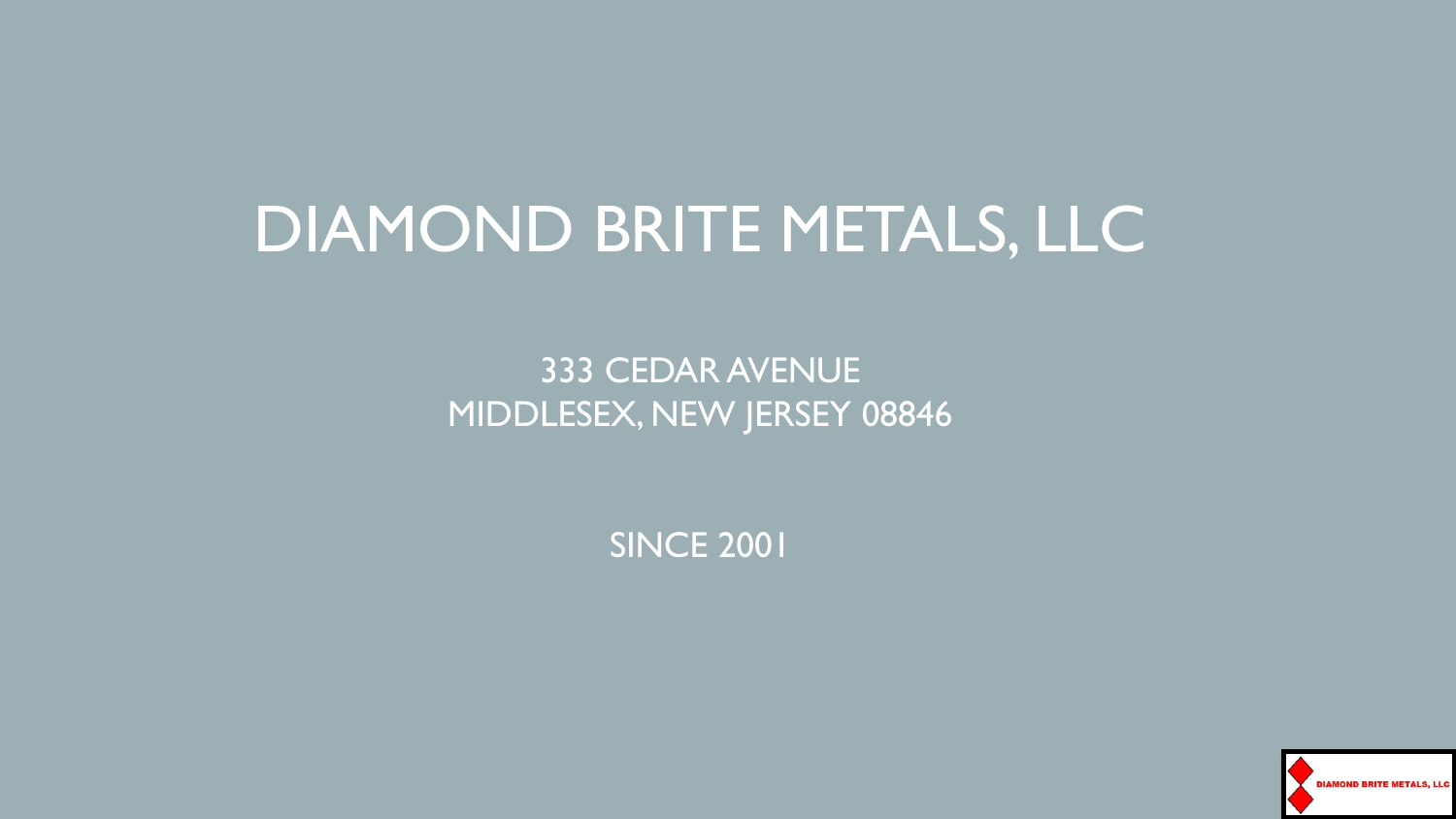

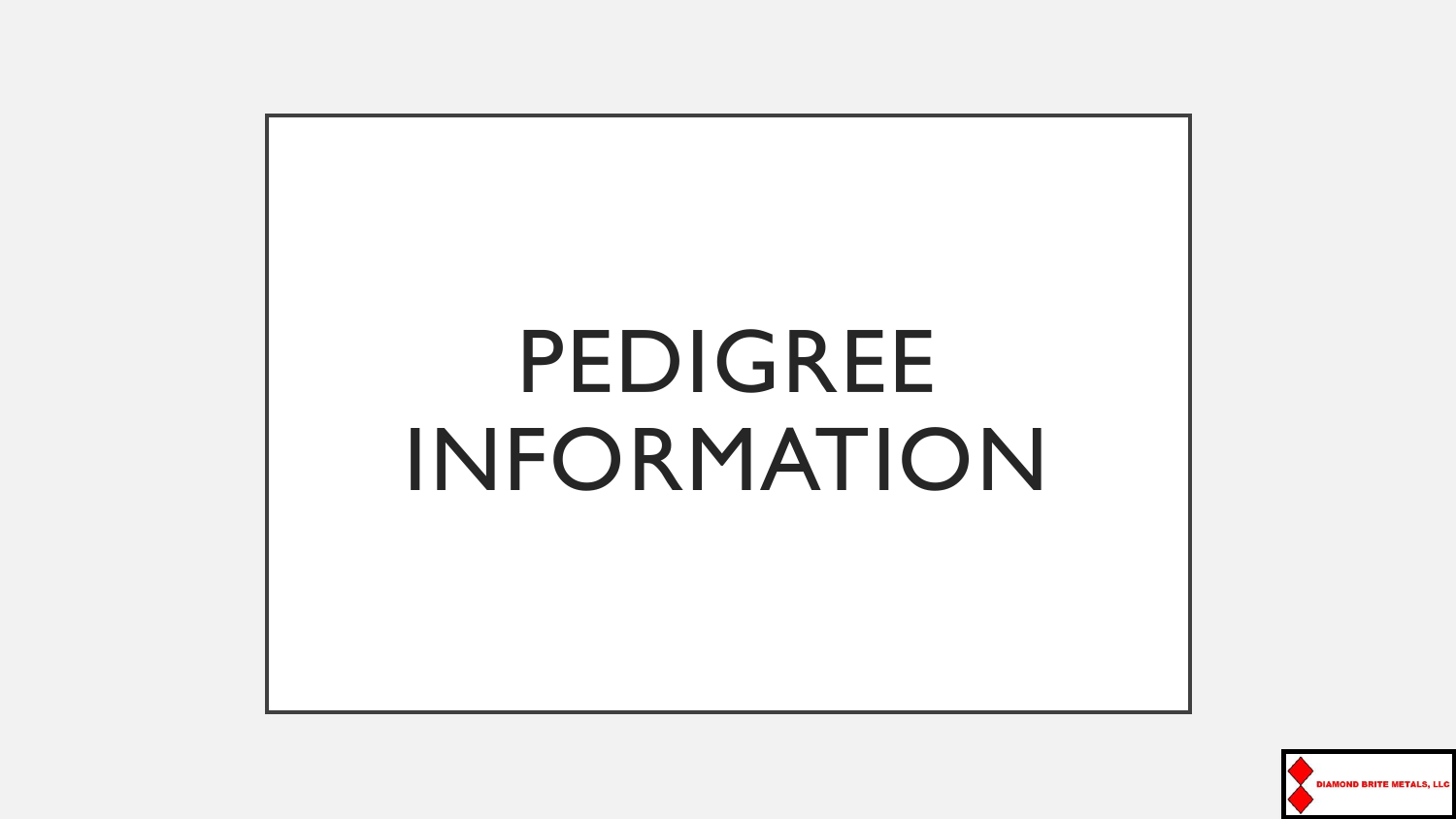### ABOUT THE FIRM

- Founded in 2001, Diamond Brite Metals, LLC is one of the country's most comprehensive metals finisher and polisher.
- Diamond Brite Metals, LLC is able to finish and polish all non-ferrous metals.
- Conveniently located off of Interstate-287 in Middlesex, NJ, Diamond Brite Metals, LLC services distributors, fabricators, and other metal services providers throughout the Northeast, Southeast, and the Midwest.
- Our mission is to provide superior, thorough, and expedient finishing and polishing services to the metal services industry.



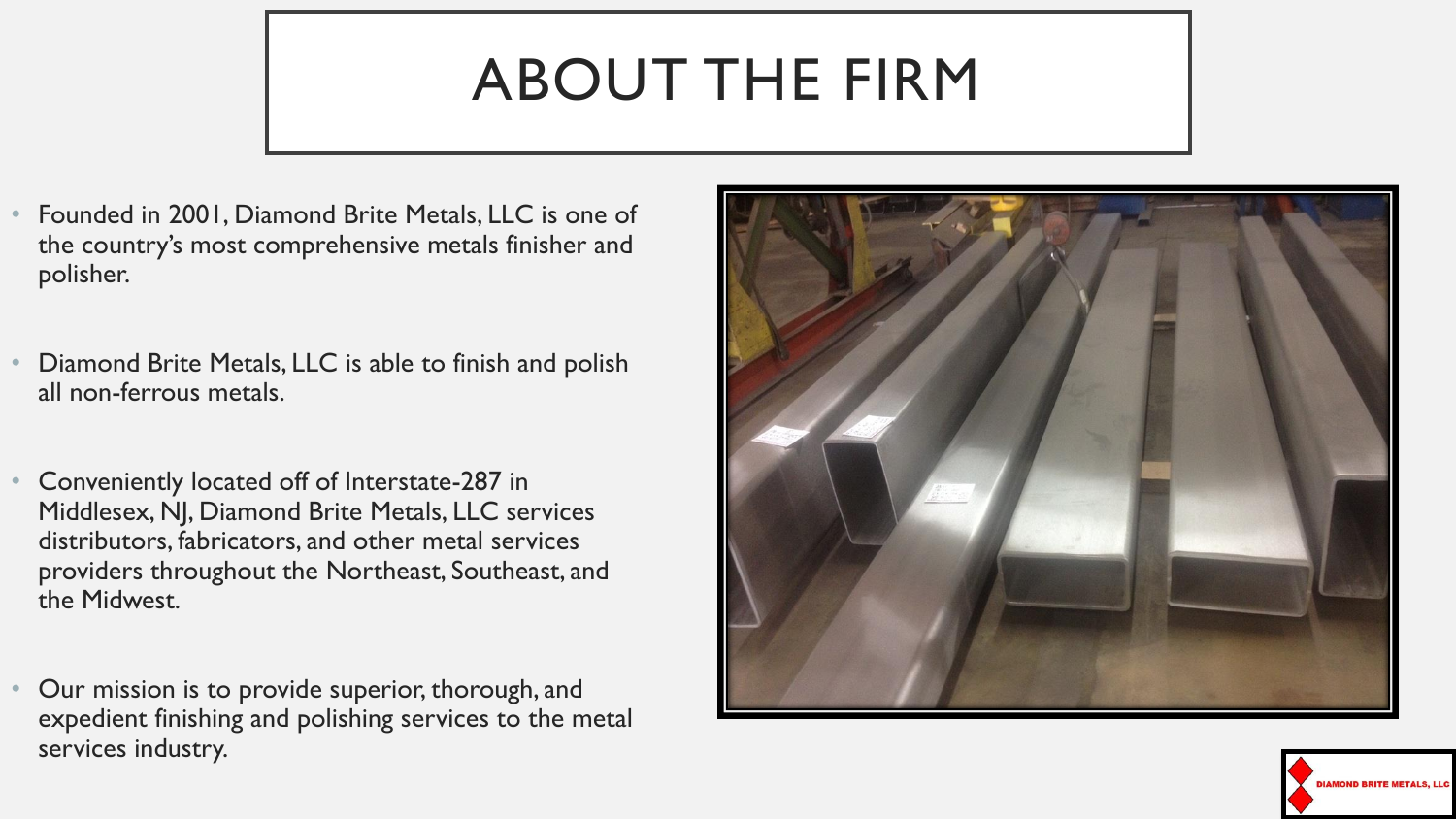## ABOUT THE FIRM'S MEMBERS

- Over fifty (50) years experience in the metal services and finishing sector.
- Intimate knowledge of all stages of the metal services supply chain.
- Founded Diamond Brite Metals, LLC in 2001 as spin-off of Stainless Stock Exchange.

### George T. Karpus Colton T. Karpus, Esq., MBA

• Joined the Firm as a Business Development Associate in 2017 after private practice.

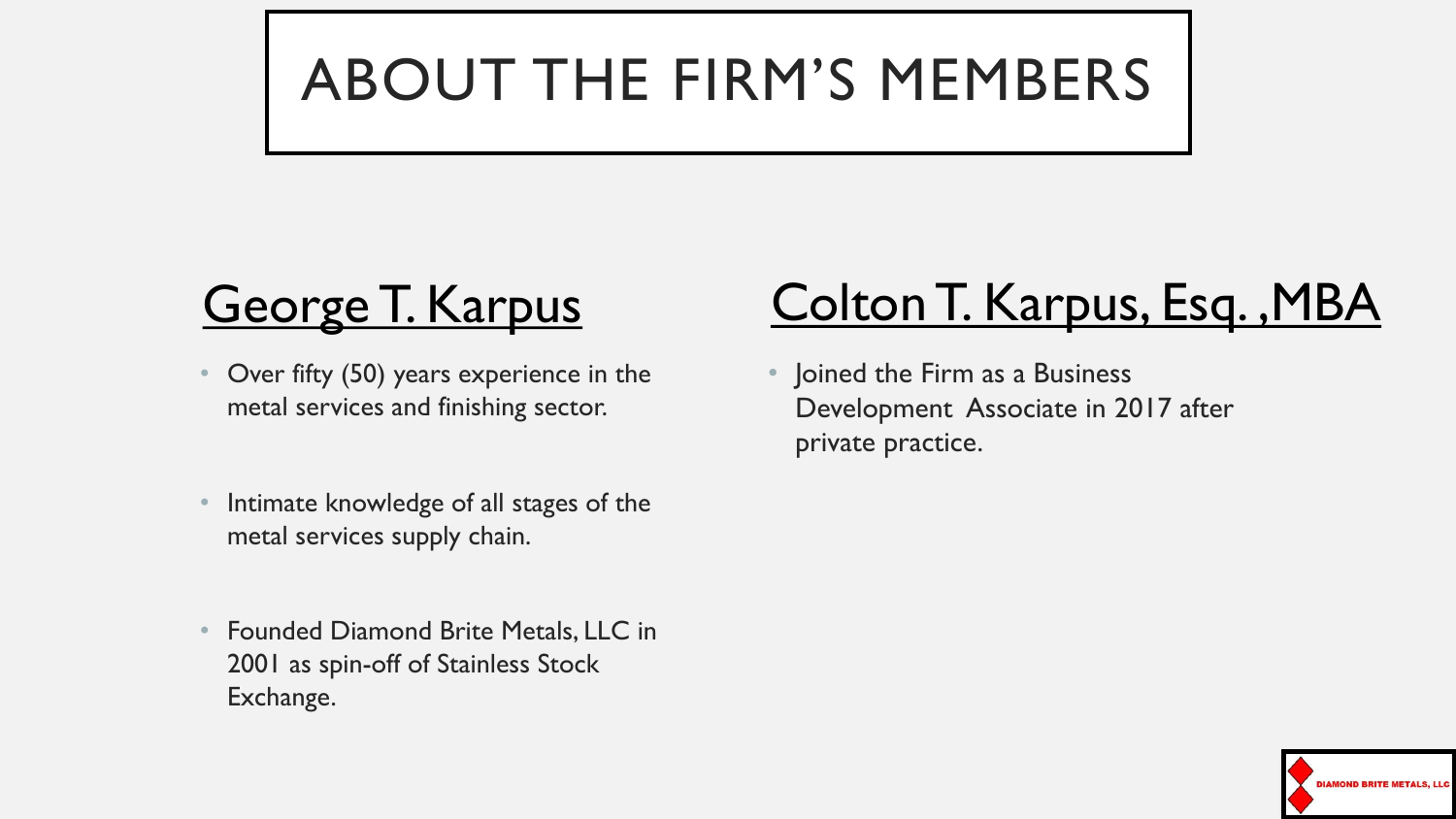# SERVICES & CAPABILITIES

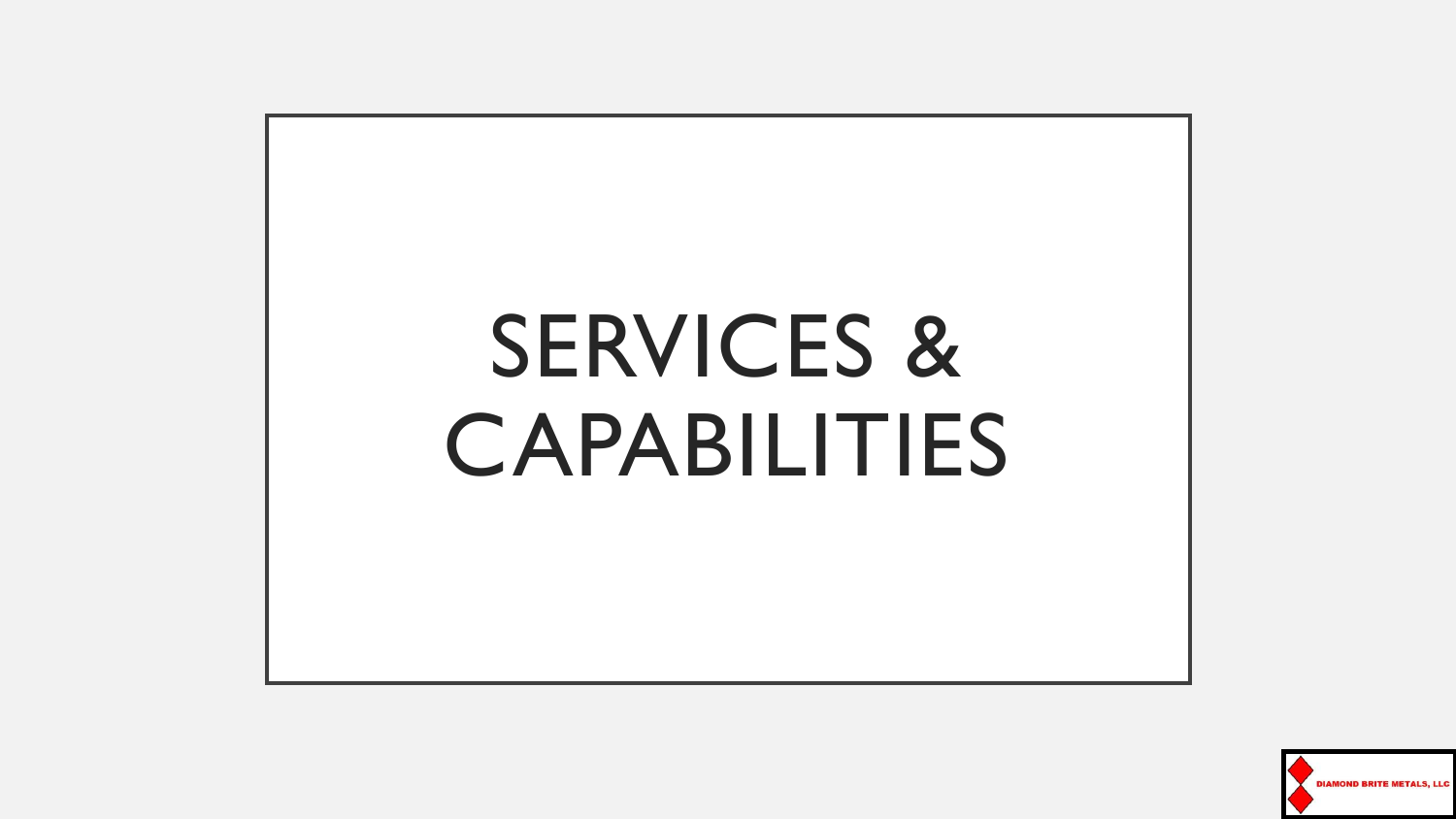### NON-FERROUS METALS SERVICED

- Diamond Brite Metals, LLC services all non-ferrous metals including:
	- ➢Stainless Steel
	- ➢Aluminum
	- ➢Bronze
	- ➢Brass
	- ➢Alloy



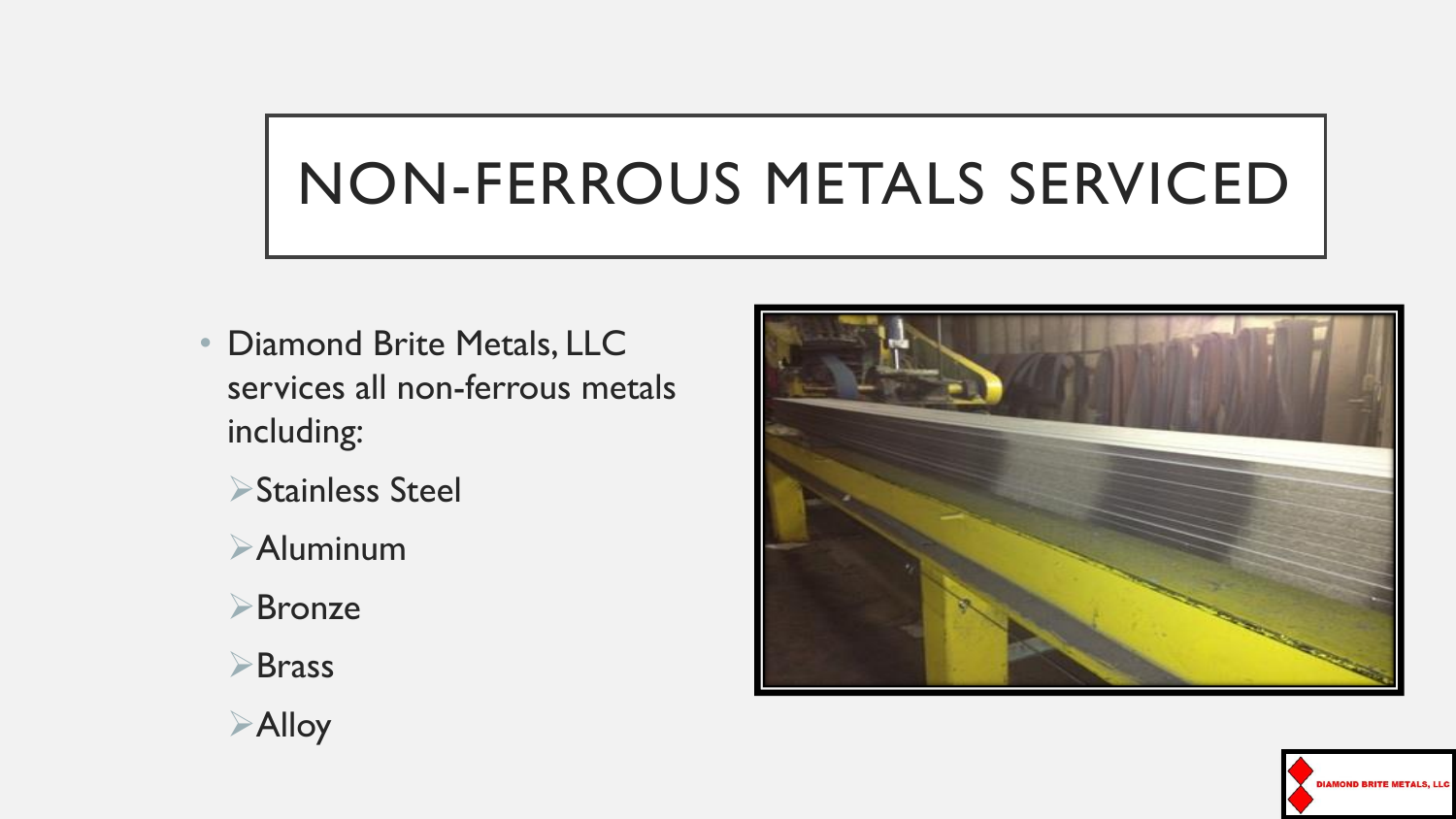### PRODUCT LINES SERVICED

Diamond Brite Metals, LLC Services the Following Product Lines:

- ➢Flat Bar
- ➢Plate
- ➢OD & ID of Pipe and Tubing ➢Channels
- ➢I Beams

➢Angle

- ➢Tees
- ➢Square and Rectangular Tubes
- ➢Round Bar
- ➢Strip Coil
- ➢Fabricated Parts
- ➢Pipe Fittings

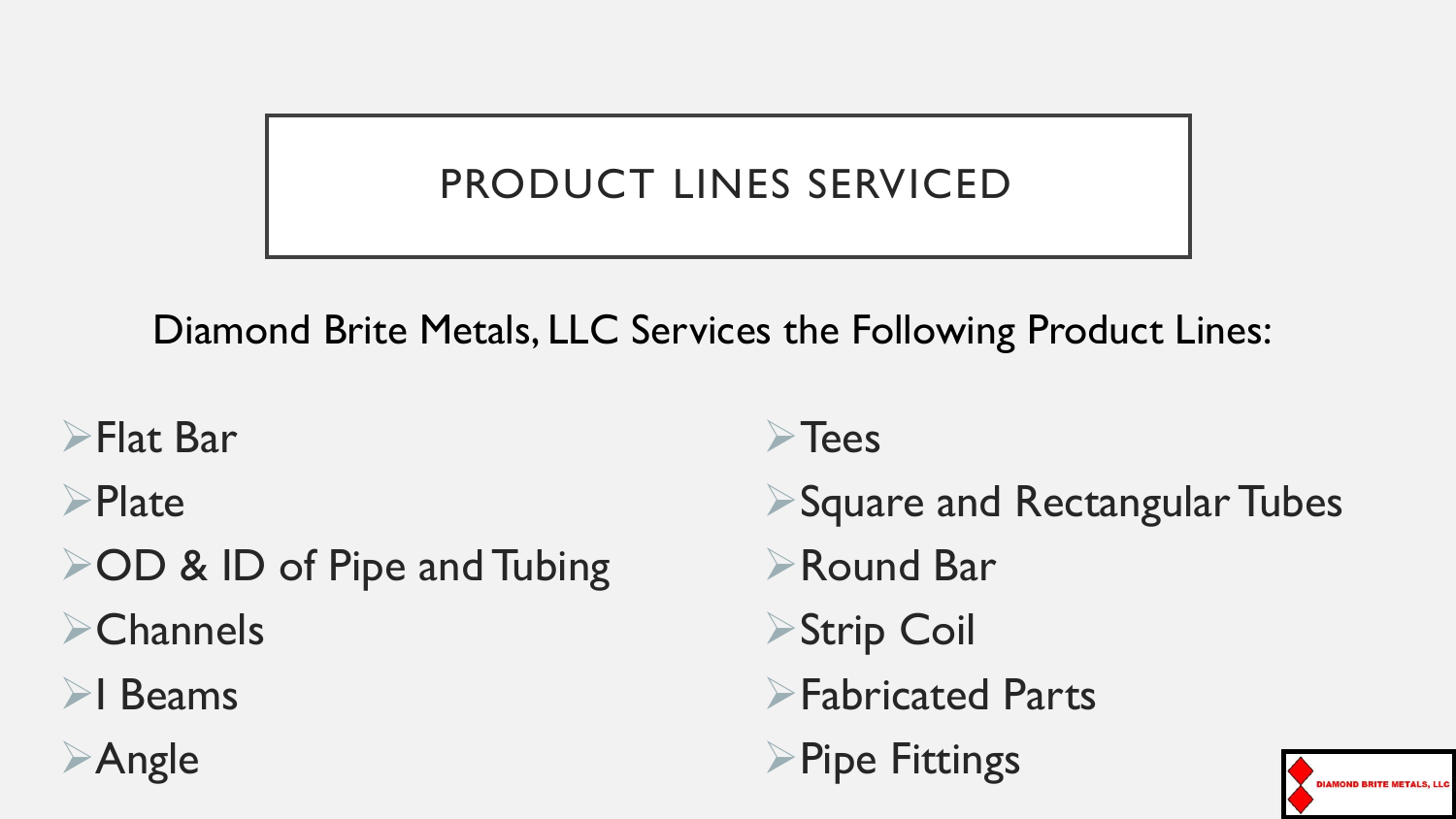#### METAL FINISHES PROVIDED

- Diamond Brite Metals, LLC provides the following metal finishes:
	- All surfaces of all products
	- All standard finishes:  $\#3, \#4, \#6, \#7,$  and  $\#8$
	- Custom finishes to match your design
	- Non-directional finishes including NYC standards
	- Edge finishing in any finish
	- Custom finishes



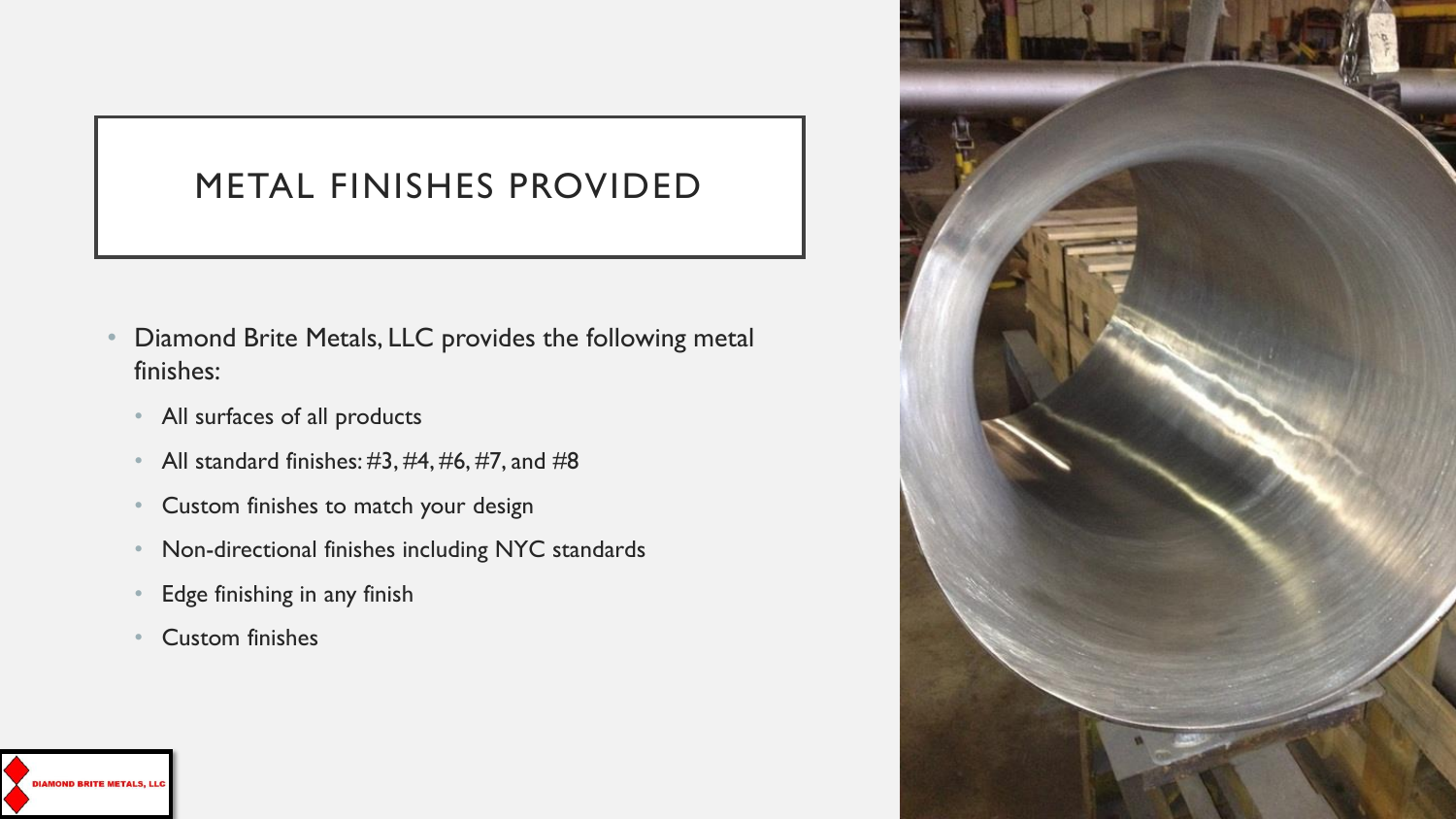#### BOLLARD POLISHING AND FINISHES

#### DIAMOND BRITE METALS, LLC PROVIDES COMPREHENSIVE BOLLARD POLISHING AND FINISHING

- Diamond Brite Metals, LLC can provide finishes and polishing on stainless steel bollards of all sizes.
- All finishes for all bollards available.
- Diamond Brite Metals, LLC can provide welding and finishing services for all varieties of caps.



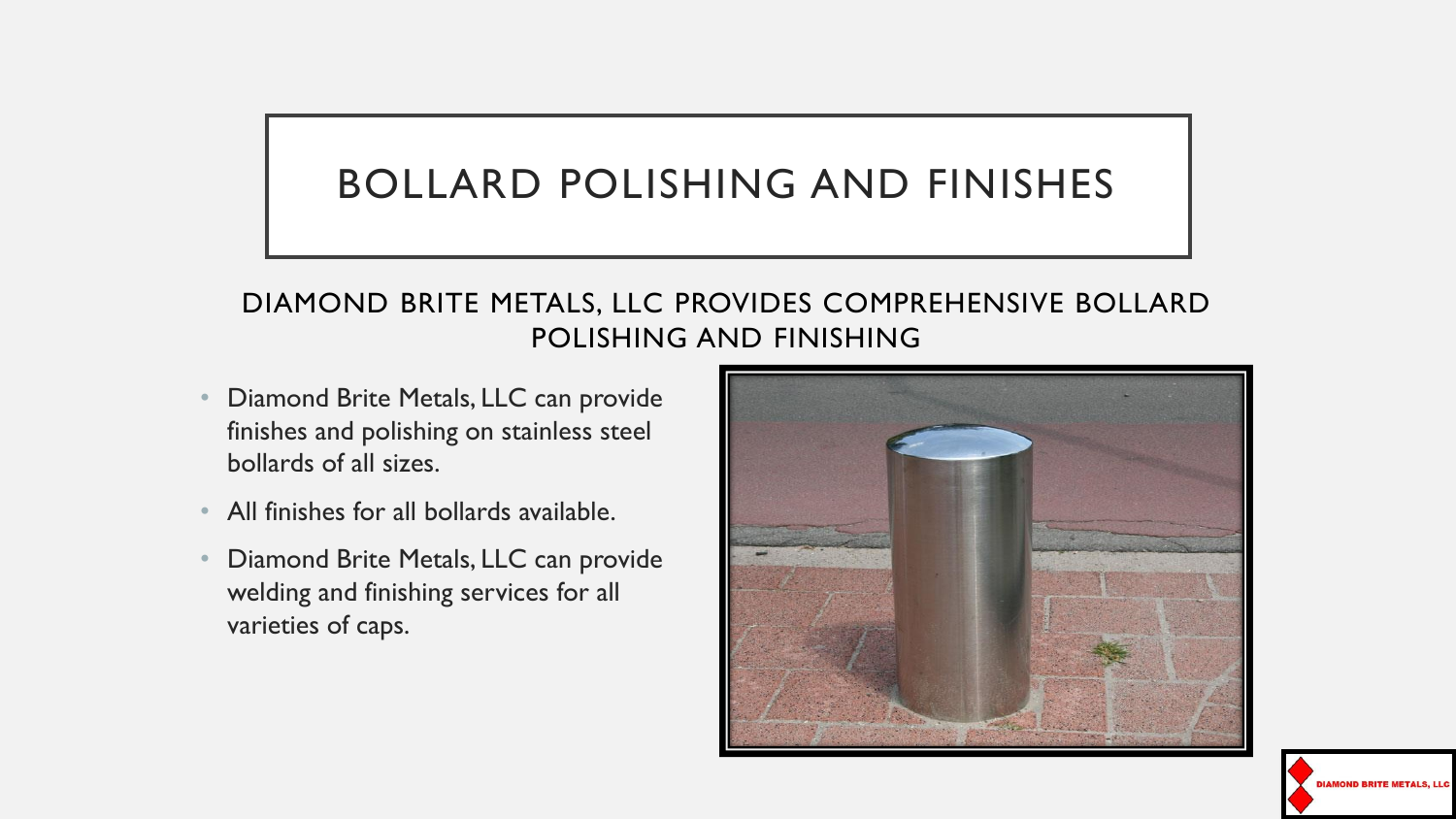#### PRODUCT SIZES SERVICED

- Diamond Brite Metals, LLC can service the following product sizes:
	- ➢Pipe & Tube-OD: 1/8" to 36"
	- ➢Pipe & Tube-ID: 1/8" to 36"
	- ➢Rectangular & Square: Any Size
	- $\blacktriangleright$ Plate: 1/8" to 4" up to 96" x 330"
	- ➢Coils: Up to 12" / .005-.135"



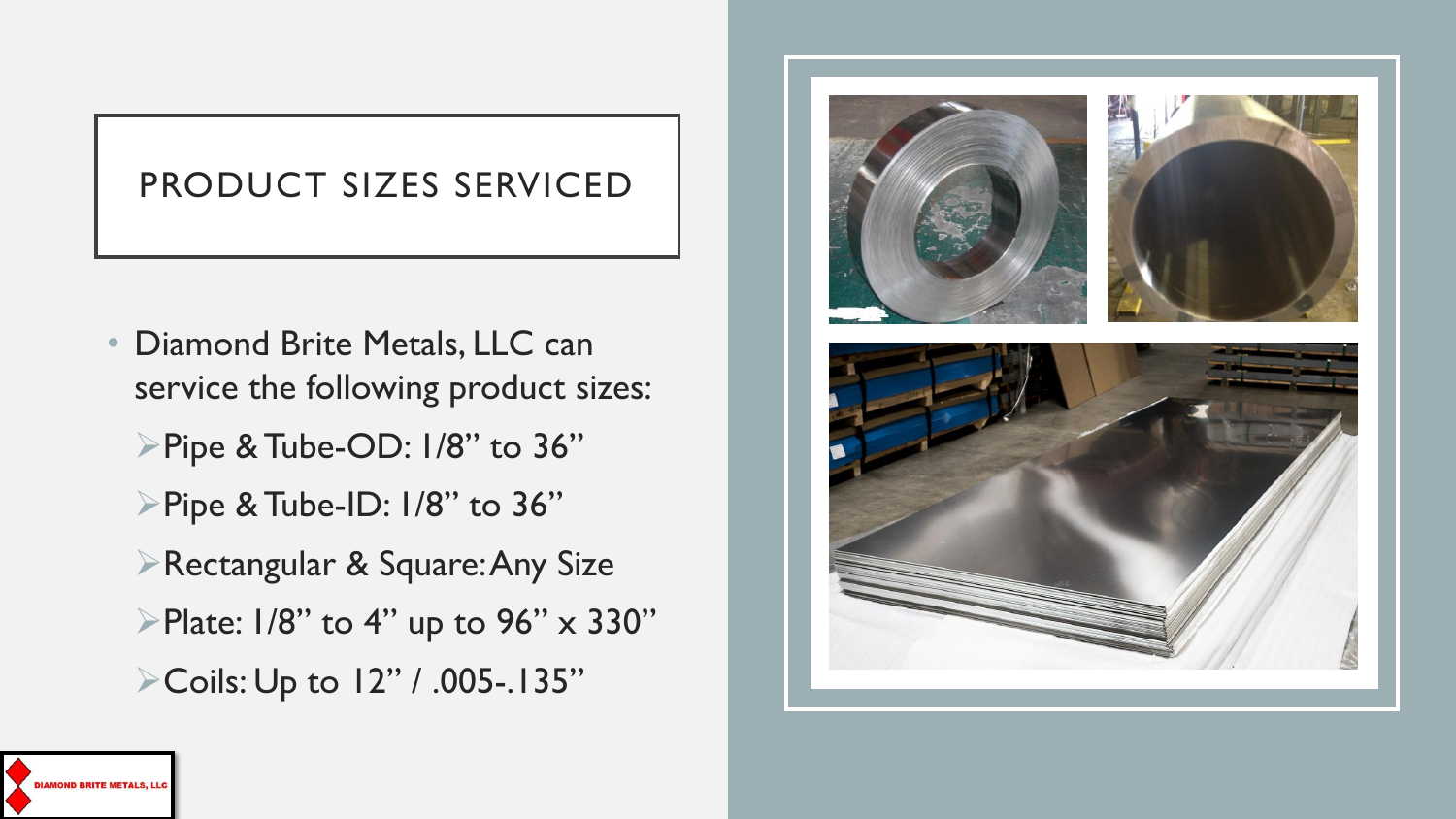#### ID FINISHING AND POLISHING

- Diamond Brite Metals, LLC can provide the following ID services:
	- Mechanical polishing of a full range of pipe and tube ID finishes including mirror finishes.
	- Size capabilities ranging from 1/2" to 36."
	- ID finishing in full range of fittings to match pipe and tube sizes.

**NAMOND RRITE METAL** 

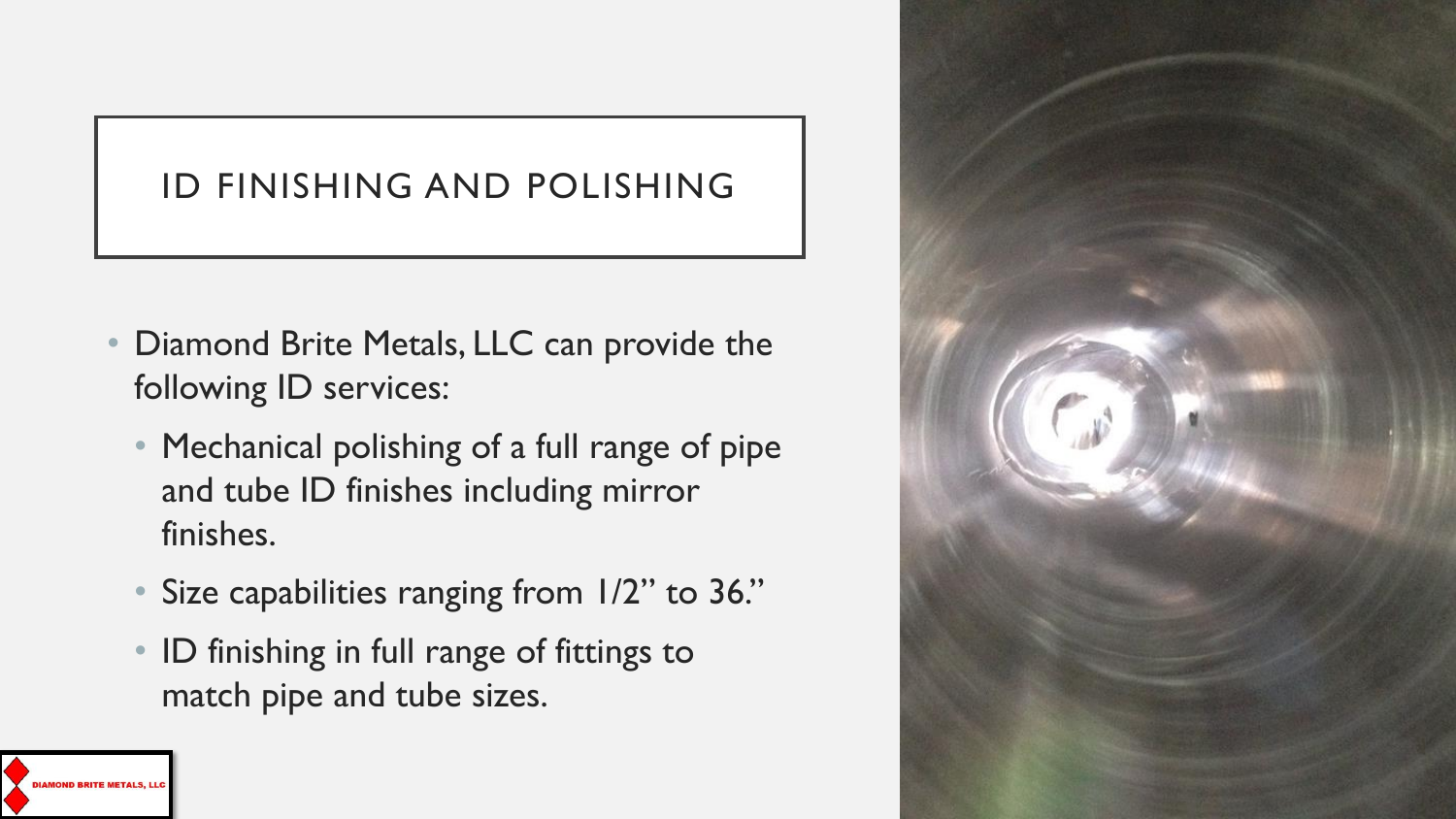





#### SPECIALTY PRODUCTS

- Diamond Brite Metals, LLC finishes and polishes specialty products including:
- **Fittings** 
	- Elbows, Caps, Tees, Flanges, & **Reducers**
- Structurals
	- I Beam, Channels, and Angles
- All Finishing Done by Machine



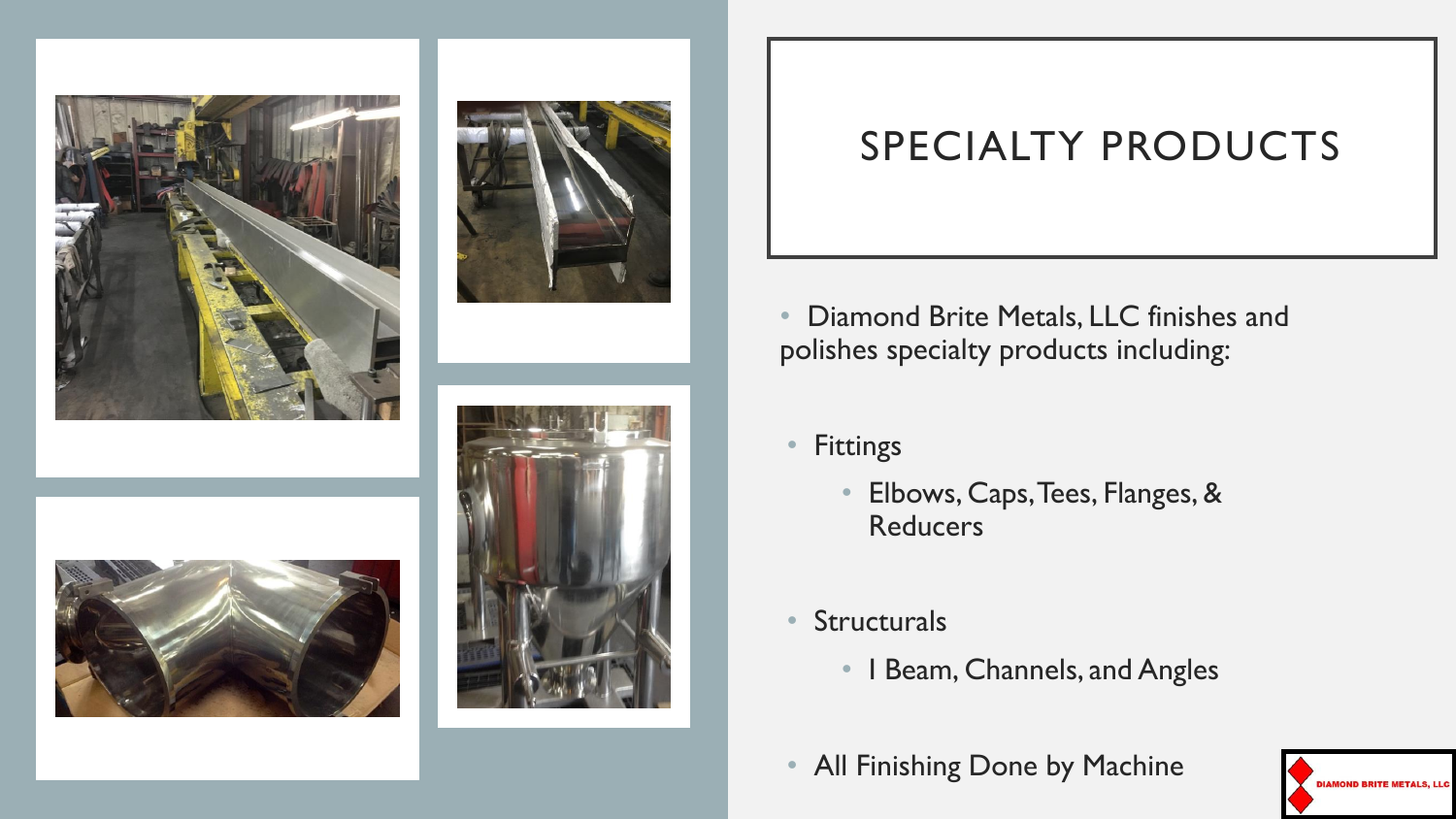#### DIAMOND BRITE METALS, LLC FEATURED PROJECTS



Nassau County 9/11 **Memorial** 





Pharmaceutical Vat **South Street Ferry Station in** New York City